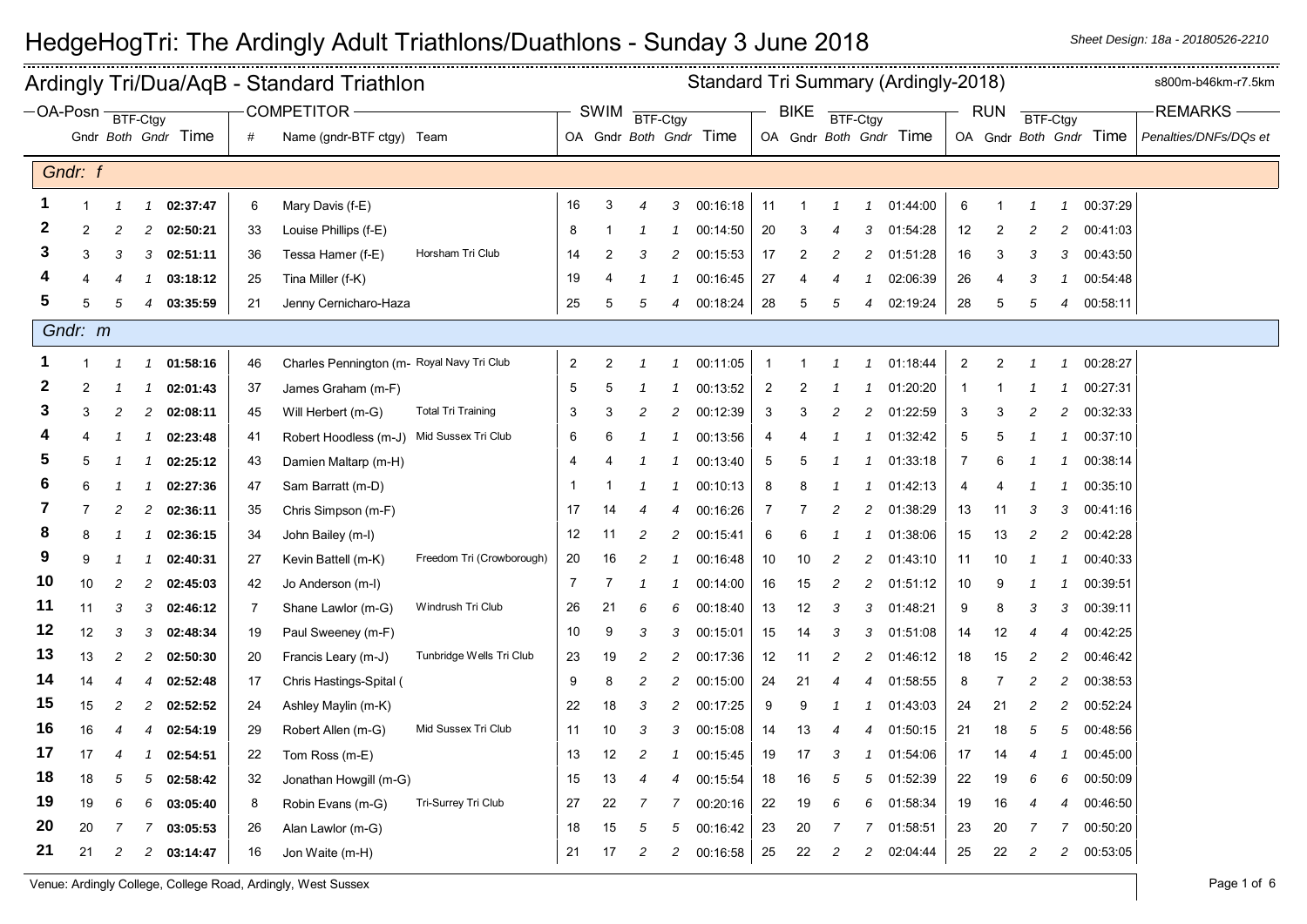| Standard Tri Summary (Ardingly-2018)<br>Ardingly Tri/Dua/AqB - Standard Triathlon |                              |                                                           |               |                     |    |                                               |                          |    |      |                |    |                                  |                | s800m-b46km-r7.5km |          |   |                        |    |              |                          |                |                        |                       |
|-----------------------------------------------------------------------------------|------------------------------|-----------------------------------------------------------|---------------|---------------------|----|-----------------------------------------------|--------------------------|----|------|----------------|----|----------------------------------|----------------|--------------------|----------|---|------------------------|----|--------------|--------------------------|----------------|------------------------|-----------------------|
|                                                                                   |                              | COMPETITOR-<br>$-OA-Posn$ BTF-Ctgy<br>Gndr Both Gndr Time |               |                     |    |                                               |                          |    | SWIM | BTF-Ctgy       |    |                                  |                | <b>BIKE</b>        | BTF-Ctgy |   |                        |    | <b>RUN</b>   | BTF-Ctgy                 |                |                        | <b>REMARKS</b>        |
|                                                                                   |                              |                                                           |               |                     | #  | Name (gndr-BTF ctgy) Team                     |                          |    |      |                |    | OA Gndr Both Gndr Time           |                |                    |          |   | OA Gndr Both Gndr Time |    |              |                          |                | OA Gndr Both Gndr Time | Penalties/DNFs/DQs et |
| 22                                                                                | 22                           | 3                                                         |               | 3 03:16:38          | 11 | David Sheridan (m-K)                          | Dorking & Mole Valley AC | 24 | 20   | $\overline{4}$ | 3  | 00:17:54                         | 21             | 18                 | 3        | 3 | 01:55:20               | 29 | 24           | $\overline{\mathcal{A}}$ | 3              | 01:03:24               |                       |
| 23                                                                                | 23                           | 8                                                         | 8             | 03:29:50            | 12 | Stewart Gibbon (m-G)                          |                          | 29 | 24   | 8              | 8  | 00:26:33                         | 26             | 23                 | 8        | 8 | 02:06:27               | 27 | 23           | 8                        | 8              | 00:56:50               |                       |
| 24                                                                                | 24                           | 5                                                         |               | 503:30:15           | 15 | Paul Cernicharo-Terol (                       |                          | 28 | 23   | 5              | 5  | 00:22:05                         | 29             | 24                 | 5        |   | 5 02:20:32             | 20 | 17           | 5                        |                | 5 00:47:38             |                       |
|                                                                                   | Gndr: f                      |                                                           |               |                     |    |                                               |                          |    |      |                |    |                                  |                |                    |          |   |                        |    |              |                          |                |                        |                       |
|                                                                                   |                              |                                                           |               | 03:25:06            | 14 | Natasha Kay (f-E)                             |                          |    |      |                |    | 00:16:03                         |                |                    |          |   | 02:23:06               |    |              |                          |                | 00:45:57 Puncture      |                       |
|                                                                                   |                              |                                                           |               | 03:48:50            | 13 | Sarah Nicholson (f-D)                         |                          |    |      |                |    | 00:20:29                         |                |                    |          |   | 02:57:08               |    |              |                          |                | 00:31:13 retired       |                       |
|                                                                                   | Gndr: m                      |                                                           |               |                     |    |                                               |                          |    |      |                |    |                                  |                |                    |          |   |                        |    |              |                          |                |                        |                       |
|                                                                                   |                              |                                                           |               | 02:35:27            | 38 | Jack Mcwaters (m-E)                           |                          |    |      |                |    | 00:13:53                         |                |                    |          |   | 01:53:35               |    |              |                          |                |                        | 00:27:59 DNF_Bike     |
|                                                                                   |                              |                                                           |               | 02:07:04            | 9  | Peter Browne (m-L)                            |                          |    |      |                |    | 00:17:04                         |                |                    |          |   | 01:03:08               |    |              |                          |                | 00:46:52   Puncture    |                       |
|                                                                                   |                              |                                                           |               |                     |    | Ardingly Tri/Dua/AqB - Sprint Triathlon       |                          |    |      |                |    | Sprt Tri Summary (Ardingly-2018) |                |                    |          |   |                        |    |              |                          |                |                        | s400-b23km-r5km       |
|                                                                                   | $-OA-Posn \frac{}{BTF-Ctgy}$ |                                                           |               |                     |    | COMPETITOR-                                   |                          |    | SWIM | BTF-Ctgy       |    |                                  |                | <b>BIKE</b>        | BTF-Ctgy |   |                        |    | RUN BTF-Ctgy |                          |                |                        | <b>REMARKS</b>        |
|                                                                                   |                              |                                                           |               |                     |    |                                               |                          |    |      |                |    |                                  |                |                    |          |   |                        |    |              |                          |                |                        |                       |
|                                                                                   |                              |                                                           |               | Gndr Both Gndr Time | #  | Name (gndr-BTF ctgy) Team                     |                          |    |      |                |    | OA Gndr Both Gndr Time           |                |                    |          |   | OA Gndr Both Gndr Time |    |              |                          |                | OA Gndr Both Gndr Time | Penalties/DNFs/DQs et |
|                                                                                   | Gndr: f                      |                                                           |               |                     |    |                                               |                          |    |      |                |    |                                  |                |                    |          |   |                        |    |              |                          |                |                        |                       |
|                                                                                   |                              | 4                                                         | $\mathcal I$  | 01:32:45            | 80 | Jennie Brown (f-K)                            | Swim 1st Tri Club        | 28 | 5    | 7              | 2  | 00:09:30                         | 17             |                    | 3        |   | 00:55:02               | 22 | 2            | 4                        | $\mathcal I$   | 00:28:13               |                       |
|                                                                                   |                              |                                                           | 1             | 01:33:26            | 67 | Jo Marshsll (f-D)                             |                          | 33 |      |                |    | 00:09:54                         | 22             |                    |          |   | 00:57:44               | 15 |              |                          |                | 00:25:48               |                       |
|                                                                                   |                              |                                                           |               | 01:36:28            | 78 | Helen Lynch (f-H)                             |                          | 24 | 2    |                |    | 00:09:08                         | 25             |                    |          |   | 00:58:51               | 24 |              |                          |                | 00:28:29               |                       |
|                                                                                   |                              | 4                                                         | -1            | 01:36:56            | 77 | Emma Langman (f-I)                            |                          | 16 | -1   | 4              | -1 | 00:08:19                         | 27             |                    |          |   | 01:00:11               | 23 | 3            | 3                        | $\mathcal I$   | 00:28:26               |                       |
|                                                                                   |                              | 6                                                         | 2             | 01:40:09            | 58 | Catherine Stewart (f-K) Bexhill Runners & Tri |                          | 26 | 3    | 6              |    | 00:09:15                         | 29             | 5                  | 6        | 2 | 01:02:00               | 25 | 5            | 5                        | 2              | 00:28:54               |                       |
|                                                                                   |                              |                                                           | 1             | 01:47:00            | 73 | Tina Hudson (f-J)                             | Swim 1st Tri Club        | 32 | 8    | 2              |    | 00:09:44                         | 30             | 6                  |          |   | 01:03:02               | 33 | 9            | 2                        |                | 00:34:14               |                       |
|                                                                                   |                              | 5                                                         | 1             | 01:49:02            | 57 | Jemma Mccarthy (f-F)                          |                          | 30 | 6    | 4              |    | 00:09:36                         | 31             |                    | 5        |   | 01:09:23               | 28 | 6            | 5                        | $\mathcal I$   | 00:30:03               |                       |
|                                                                                   |                              | 5                                                         | 2             | 01:52:15            | 72 | Liz Williams (f-l)                            | Swim 1st Tri Club        | 27 |      | 5              | 2  | 00:09:20                         | 34             | 9                  | 5        | 2 | 01:10:36               | 31 | 7            | 5                        | $\overline{c}$ | 00:32:19               |                       |
|                                                                                   |                              | 7                                                         |               | $3$ 01:53:18        | 61 | Nicola Burnett (f-K)                          |                          | 31 | 7    | 8              | 3  | 00:09:40                         | 32             | 8                  | 7        |   | 3 01:09:49             | 32 | 8            |                          |                | 3 00:33:49             |                       |
|                                                                                   | Gndr: m                      |                                                           |               |                     |    |                                               |                          |    |      |                |    |                                  |                |                    |          |   |                        |    |              |                          |                |                        |                       |
|                                                                                   |                              | $\overline{1}$                                            | $\mathbf{1}$  | 01:13:15            | 97 | Stephen Kemsley (m-l)                         |                          | 3  | 3    | 2              | 2  | 00:06:52                         | -1             |                    |          |   | 00:43:13               | 4  |              |                          | 1              | 00:23:10               |                       |
|                                                                                   |                              |                                                           | $\mathcal{I}$ | 01:13:37            | 96 | Matthew Gibson (m-H)                          |                          | 5  |      | 2              | 2  | 00:07:04                         | $\overline{2}$ |                    |          |   | 00:45:22               |    |              |                          |                | 00:21:11               |                       |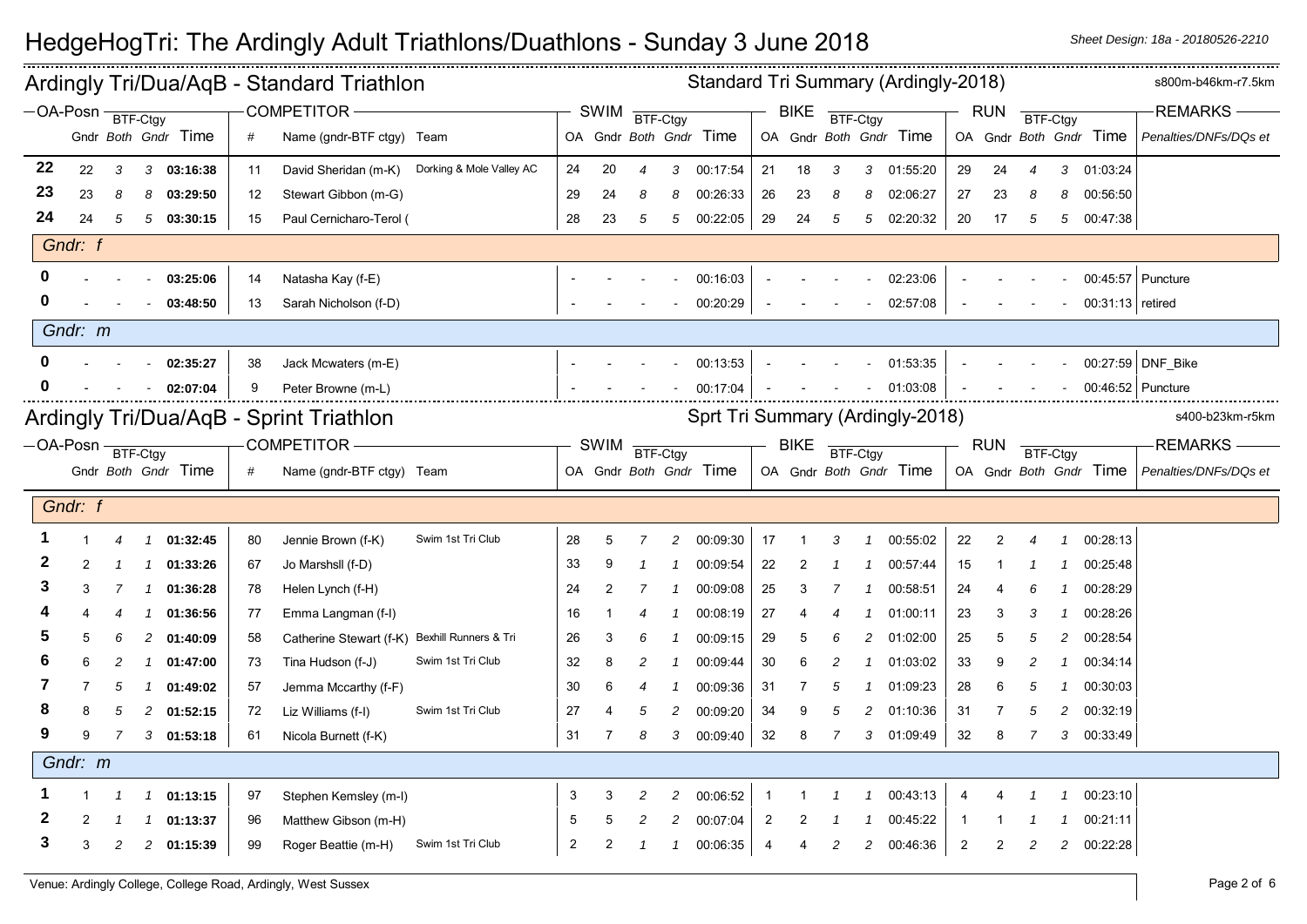|            |                |                |               | Ardingly Tri/Dua/AqB - Sprint Triathlon |     |                                         | Sprt Tri Summary (Ardingly-2018) |              |             |                          |                |                        |    |             |                |                |                        |                |            | s400-b23km-r5km          |                |                        |                       |
|------------|----------------|----------------|---------------|-----------------------------------------|-----|-----------------------------------------|----------------------------------|--------------|-------------|--------------------------|----------------|------------------------|----|-------------|----------------|----------------|------------------------|----------------|------------|--------------------------|----------------|------------------------|-----------------------|
| -OA-Posn - |                | BTF-Ctgy       |               |                                         |     | <b>COMPETITOR -</b>                     |                                  |              | <b>SWIM</b> | BTF-Ctgy                 |                |                        |    | <b>BIKE</b> | BTF-Ctgy       |                |                        |                | <b>RUN</b> |                          | BTF-Ctgy       |                        | <b>REMARKS</b>        |
|            |                |                |               | Gndr Both Gndr Time                     | #   | Name (gndr-BTF ctgy) Team               |                                  |              |             |                          |                | OA Gndr Both Gndr Time |    |             |                |                | OA Gndr Both Gndr Time |                |            |                          |                | OA Gndr Both Gndr Time | Penalties/DNFs/DQs et |
| 4          | $\overline{4}$ | 1              | $\mathcal{I}$ | 01:17:54                                | 89  | Peter Cannon (m-F)                      | Horsham Amphibians Tri Clu       | 12           | 12          | 3                        |                | 3 00:07:36             | 3  | 3           | $\mathcal I$   | $\mathcal{I}$  | 00:46:34               | $\overline{5}$ | 5          | $\overline{\mathcal{L}}$ | $\mathbf{1}$   | 00:23:44               |                       |
| 5          | 5              | 3              | 3             | 01:21:21                                | 76  | Ben Messer (m-H)                        |                                  | 21           | 20          | 6                        | 6              | 00:08:31               | 5  | 5           | 3              | 3              | 00:48:59               | 6              | 6          | 3                        | 3              | 00:23:51               |                       |
| 6          | 6              |                |               | 01:21:43                                | 66  | James Bennett (m-G)                     |                                  | 22           | 21          | 5                        | 5              | 00:08:32               | 8  | 8           | 2              | 2              | 00:50:41               | 3              | 3          |                          | -1             | 00:22:30               |                       |
| 7          |                | 2              | 2             | 01:22:34                                | 92  | Oliver Gospel (m-G)                     |                                  | 9            | 9           | 3                        | 3              | 00:07:15               | 7  | -7          | -1             |                | 00:50:15               | 11             | 11         | 4                        | 4              | 00:25:04               |                       |
| 8          | 8              | 3              | 3             | 01:24:35                                | 95  | Andy Chiles (m-G)                       |                                  | 6            | 6           | -1                       |                | 00:07:13               | 12 | 12          | 3              | 3              | 00:53:15               | 8              | 8          | 2                        | $\overline{c}$ | 00:24:07               |                       |
| 9          | 9              | $\overline{c}$ | 2             | 01:24:36                                | 71  | Nathan Hunter (m-I)                     | Tri-Tempo (Eastbourne)           | 14           | 14          | 3                        | 3              | 00:07:59               | 6  | 6           | 2              | 2              | 00:50:14               | 16             | 15         | 2                        | $\overline{c}$ | 00:26:23               |                       |
| 10         | 10             | 4              | 4             | 01:27:21                                | 94  | Andrew Oxley (m-H)                      |                                  | 10           | 10          | 3                        | 3              | 00:07:26               | 16 | 16          | 5              | 5              | 00:54:55               | 9              | 9          | 4                        | $\overline{4}$ | 00:25:00               |                       |
| 11         | 11             |                |               | 01:27:43                                | 88  | Brad Williams (m-K)                     | Mid Sussex Tri Club              | 25           | 23          | 5                        | 5              | 00:09:09               | 10 | 10          |                |                | 00:52:01               | 18             | 17         |                          |                | 00:26:33               |                       |
| 12         | 12             | 5              | 5             | 01:28:15                                | 84  | Paul Spensley (m-H)                     |                                  | 13           | 13          | $\overline{\mathcal{A}}$ | 4              | 00:07:57               | 15 | 15          |                | 4              | 00:54:42               | 13             | 13         | 5                        | 5              | 00:25:36               |                       |
| 13         | 13             | 2              | 2             | 01:29:15                                | 31  | Tom Dallman (m-F)                       |                                  | 11           | 11          | $\overline{c}$           | 2              | 00:07:32               | 21 | 20          | 4              | 4              | 00:57:37               | -7             | 7          | 2                        | $\overline{c}$ | 00:24:06               |                       |
| 14         | 14             | 3              | 3             | 01:29:22                                | 69  | Alexandre Oster (m-F)                   |                                  | 34           | 25          | 5                        | 4              | 00:11:49               | 9  | 9           | $\overline{c}$ | 2              | 00:51:06               | 17             | 16         | 3                        | 3              | 00:26:27               |                       |
| 15         | 15             | 4              | 4             | 01:29:23                                | 93  | Grant Mansfield (m-F)                   | Swim 1st Tri Club                | 4            |             |                          |                | 00:07:03               | 11 | 11          | 3              | 3              | 00:53:02               | 27             | 22         | 4                        | 4              | 00:29:18               |                       |
| 16         | 16             | 3              | 3             | 01:30:02                                | 100 | Kevin Hudson (m-I)                      | Swim 1st Tri Club                | $\mathbf{1}$ |             |                          |                | 00:06:15               | 13 | 13          | 3              | 3              | 00:53:21               | 30             | 24         | 4                        | 3              | 00:30:26               |                       |
| 17         | 17             | 2              |               | 01:30:16                                | 87  | Steve Brown (m-K)                       | Swim 1st Tri Club                | 18           | 17          | $\overline{c}$           | $\overline{2}$ | 00:08:22               | 14 | 14          | $\overline{c}$ | $\overline{c}$ | 00:53:49               | 20             | 19         | 2                        | $\overline{c}$ | 00:28:05               |                       |
| 18         | 18             | 4              |               | 01:30:31                                | 79  | Paul Fitcher (m-G)                      |                                  | 7            | 7           | $\overline{c}$           | $\overline{c}$ | 00:07:14               | 23 | 21          | $\overline{4}$ | 4              | 00:57:53               | 12             | 12         | 5                        | 5              | 00:25:24               |                       |
| 19         | 19             | 3              | 3             | 01:31:40                                | 90  | Nick Cannon (m-K)                       |                                  | 7            |             |                          |                | 00:07:14               | 19 | 18          | 5              | 4              | 00:56:16               | 21             | 20         | 3                        | 3              | 00:28:10               |                       |
| 20         | 20             | 1              |               | 01:32:11                                | 65  | David Offen (m-L)                       |                                  | 23           | 22          |                          |                | 00:09:04               | 20 | 19          | 1              |                | 00:57:20               | 14             | 14         | -1                       |                | 00:25:47               |                       |
| 21         | 21             | 5              | 5             | 01:32:28                                | 91  | Dwaine Ford (m-G)                       |                                  | 15           | 15          | $\overline{4}$           | 4              | 00:08:00               | 26 | 23          | 5              | 5              | 00:59:25               | 10             | 10         | 3                        | 3              | 00:25:03               |                       |
| 22         | 22             | 5              |               | 01:33:44                                | 68  | Neil Batchelor (m-K)                    | Steyning AC                      | 20           | 19          | $\overline{\mathcal{A}}$ | 4              | 00:08:28               | 17 | 17          | 3              | 3              | 00:55:02               | 29             | 23         | 6                        | 4              | 00:30:14               |                       |
| 23         | 23             | 6              | 6             | 01:35:13                                | 70  | Guy Mace (m-H)                          |                                  | 16           | 16          | 5                        | 5              | 00:08:19               | 24 | 22          | 6              | 6              | 00:57:57               | 26             | 21         | 7                        | 6              | 00:28:57               |                       |
| 24         | 24             |                |               | 01:37:52                                | 74  | Paul Hewitt (m-J)                       |                                  | 29           | 24          | -1                       |                | 00:09:34               | 28 | 24          |                |                | 01:00:46               | 19             | 18         |                          |                | 00:27:32               |                       |
| 25         | 25             | 8              | 5             | 01:56:33                                | 64  | Kevin Andrews (m-K)                     |                                  | 18           | 17          | $\overline{c}$           | $\overline{c}$ | 00:08:22               | 33 | 25          | 8              | 5              | 01:10:04               | 34             | 25         | 8                        | 5              | 00:38:07               |                       |
| 26         | 26             | 6              |               | 02:19:21                                | 56  | John Walker-Lee (m-I) Swim 1st Tri Club |                                  | 35           | 26          | 6                        | 4              | 00:17:00               | 35 | 26          | 6              | $\overline{4}$ | 01:17:31               | 35             | 26         | 6                        | $\overline{4}$ | 00:44:50               |                       |
|            | Gndr: m        |                |               |                                         |     |                                         |                                  |              |             |                          |                |                        |    |             |                |                |                        |                |            |                          |                |                        |                       |
|            |                |                |               |                                         | 82  | Toby Quantrill (m-J)                    |                                  |              |             |                          |                | 00:07:54               |    |             |                |                | 01:07:10               |                |            |                          |                | $-1 - 1 - 1 - 1$       | Retired               |
|            |                |                |               |                                         | 60  | Gary Withers (m-K)                      |                                  |              |             |                          |                | 00:10:50               |    |             |                |                | $-1 - 1 - 1$           |                |            |                          |                | -----                  | DNF_Bike              |
|            |                |                |               |                                         | 98  | Duncan McLaren (m-J)                    |                                  |              |             |                          |                | 00:06:52               |    |             |                |                | $-1 - 1 - 1$           |                |            |                          |                | -----                  | DNF_Bike              |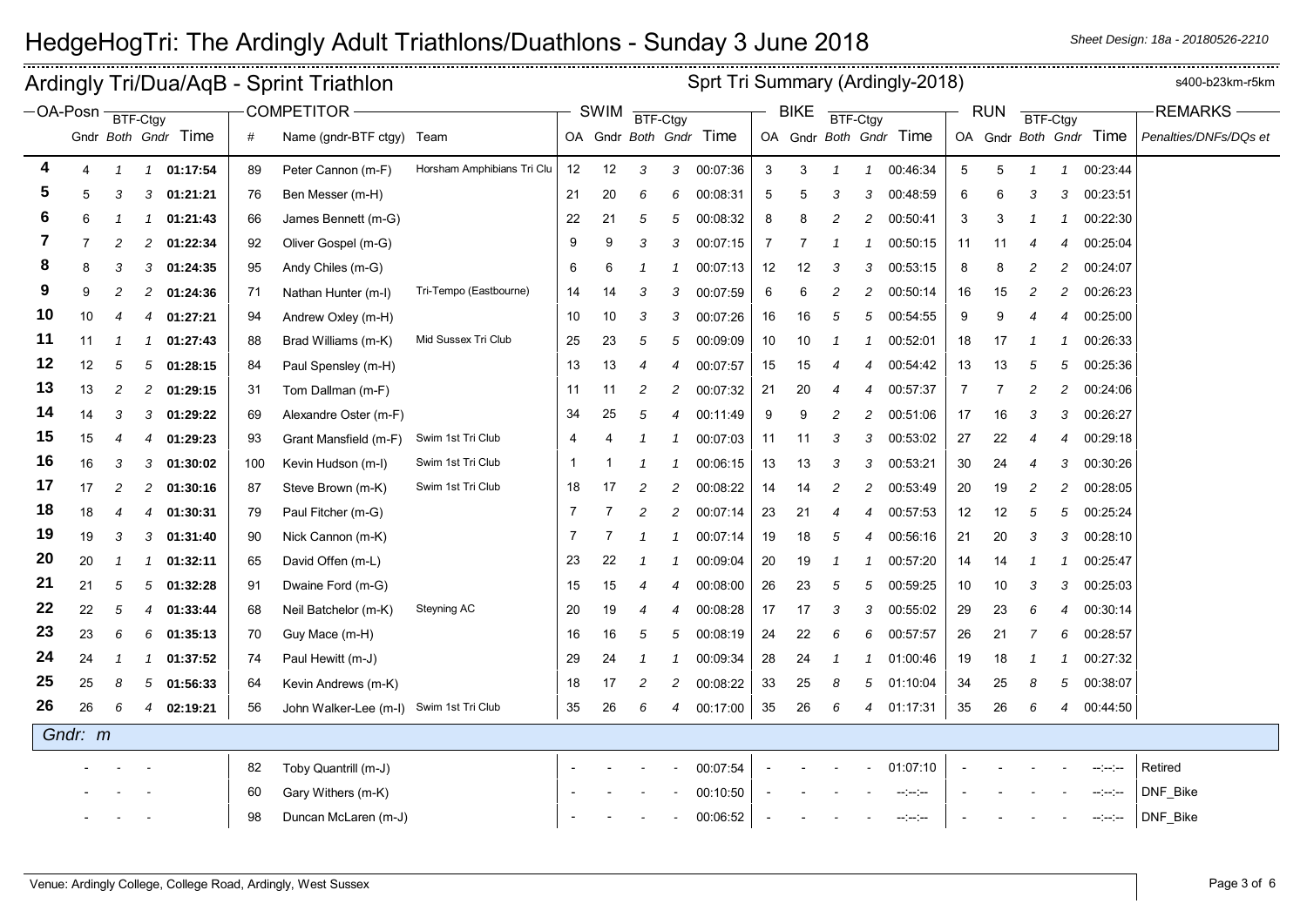| S/Sprint Tri Summary (Ardingly-2018)<br>Ardingly Tri/Dua/AqB - Supersprint Triathlon<br>$\overline{+}$ RUN BTF-Ctgy |         |                                                                                                                    |               |                                    |     |                                                |                                                          |                |                |                |               |                             | s200m-b23km-r2.5km |                |                |                |                                 |                         |                |                |               |            |                                                                                                  |
|---------------------------------------------------------------------------------------------------------------------|---------|--------------------------------------------------------------------------------------------------------------------|---------------|------------------------------------|-----|------------------------------------------------|----------------------------------------------------------|----------------|----------------|----------------|---------------|-----------------------------|--------------------|----------------|----------------|----------------|---------------------------------|-------------------------|----------------|----------------|---------------|------------|--------------------------------------------------------------------------------------------------|
|                                                                                                                     |         | COMPETITOR -<br>$-$ OA-Posn $\frac{1}{\sqrt{3}}$ BTF-Ctgy<br>Gndr Both Gndr Time<br>Name (gndr-BTF ctgy) Team<br># |               |                                    |     |                                                |                                                          |                |                | SWIM BTF-Ctgy  |               |                             |                    |                |                |                | $BIKE$ $\frac{}{BTF-Ctgy}$      |                         |                |                |               |            | -REMARKS-                                                                                        |
|                                                                                                                     |         |                                                                                                                    |               |                                    |     |                                                |                                                          |                |                |                |               |                             |                    |                |                |                |                                 |                         |                |                |               |            | OA Gndr Both Gndr Time   OA Gndr Both Gndr Time   OA Gndr Both Gndr Time   Penalties/DNFs/DQs et |
|                                                                                                                     | Gndr: f |                                                                                                                    |               |                                    |     |                                                |                                                          |                |                |                |               |                             |                    |                |                |                |                                 |                         |                |                |               |            |                                                                                                  |
|                                                                                                                     |         |                                                                                                                    |               | 1 01:16:27                         | 52  | Annika Fuchs (f-E)                             |                                                          |                |                |                |               | 00:03:53                    |                    |                |                |                | 00:59:32                        |                         |                |                |               | 00:13:02   |                                                                                                  |
|                                                                                                                     |         |                                                                                                                    |               | 2 01:22:58                         | 50  | Amy Ross (f-E)                                 | Tri-Tempo (Eastbourne)                                   | 3              |                | 3              | 2             | 00:04:09                    | 3                  |                |                |                | 01:05:10                        | $\overline{2}$          |                |                | 2             | 00:13:39   |                                                                                                  |
|                                                                                                                     |         |                                                                                                                    | $\mathcal{I}$ | 01:39:45                           | 116 | Julia d'Albiac (f-L)                           | Tri-Spirit Team                                          |                |                |                |               | 00:07:04                    | 6                  |                |                |                | 01:16:58                        | 4                       | 3              |                |               | 00:15:43   |                                                                                                  |
|                                                                                                                     |         |                                                                                                                    |               | 1 01:40:15                         | 51  |                                                | Gillian Ackland-Vincent South London Harriers Tri Cl     | 4              | 3              |                |               | 00:04:34                    | 5                  |                |                |                | 01:16:47                        | 5                       |                |                |               | 00:18:54   |                                                                                                  |
|                                                                                                                     |         |                                                                                                                    |               | 1  1  01:48:41                     | 62  | Marianne Hunter (f-K)                          |                                                          | 5              |                | $\mathcal{I}$  | $\mathcal{I}$ | 00:05:39                    | $\overline{4}$     | 3              |                |                | 1 01:15:40                      | 6                       | 5              | $\overline{1}$ |               | 1 00:27:22 |                                                                                                  |
|                                                                                                                     | Gndr: m |                                                                                                                    |               |                                    |     |                                                |                                                          |                |                |                |               |                             |                    |                |                |                |                                 |                         |                |                |               |            |                                                                                                  |
|                                                                                                                     |         |                                                                                                                    |               | 1 2 1 01:20:57                     |     | 49 George Message (m-E) Tri-Tempo (Eastbourne) |                                                          |                |                | 2              |               |                             |                    |                |                |                | 1 00:04:08 2 1 2 1 01:02:17     | $\overline{\mathbf{3}}$ | $\overline{1}$ | 3              |               | 1 00:14:32 |                                                                                                  |
|                                                                                                                     |         |                                                                                                                    |               |                                    |     |                                                | Ardingly Tri/Dua/AqB - Youth Sprint Triathlon [15-16yrs] |                |                |                |               |                             |                    |                |                |                | Yth Tri Summary (Ardingly-2018) |                         |                |                |               |            | s400-b23km-r5km                                                                                  |
| $-OA-Posn \frac{}{BTF-Ctgy}$                                                                                        |         |                                                                                                                    |               |                                    |     | COMPETITOR -                                   |                                                          |                |                | SWIM BTF-Ctgy  |               |                             |                    | BIKE BTF-Ctgy  |                |                |                                 |                         | <b>RUN</b>     |                | BTF-Ctgy      |            | <b>REMARKS</b>                                                                                   |
|                                                                                                                     |         |                                                                                                                    |               | Gndr Both Gndr Time                | #   | Name (gndr-BTF ctgy) Team                      |                                                          |                |                |                |               | OA Gndr Both Gndr Time      |                    |                |                |                | OA Gndr Both Gndr Time          |                         |                |                |               |            | OA Gndr Both Gndr Time   Penalties/DNFs/DQs et                                                   |
|                                                                                                                     | Gndr: m |                                                                                                                    |               |                                    |     |                                                |                                                          |                |                |                |               |                             |                    |                |                |                |                                 |                         |                |                |               |            |                                                                                                  |
|                                                                                                                     |         |                                                                                                                    |               | $1 \quad 1 \quad 1 \quad 01:13:18$ |     | 101 McKinley Loxton-Read                       |                                                          | -1             | $\overline{1}$ | $\overline{1}$ | $\mathcal{I}$ | 00:05:57                    | $\overline{1}$     | $\overline{1}$ | $\overline{1}$ | $\mathcal{I}$  | 00:44:42                        | $\overline{1}$          | $\overline{1}$ | $\overline{1}$ |               | 1 00:22:39 |                                                                                                  |
| $\mathbf{z}$                                                                                                        |         |                                                                                                                    |               | 2  1  1  01:29:41                  |     | 102 Tom Spensley (m-3) Mid Sussex Tri Club     |                                                          | $\overline{2}$ | 2              | $\overline{1}$ |               | 100:07:21                   | $\overline{2}$     | 2              |                |                | 1 00:55:36                      | $\overline{2}$          | 2              |                |               | 1 00:26:44 |                                                                                                  |
|                                                                                                                     |         |                                                                                                                    |               |                                    |     | Ardingly Tri/Dua/AqB - Duathlon                |                                                          |                |                |                |               | Dua Summary (Ardingly-2018) |                    |                |                |                |                                 |                         |                |                |               |            | r5km(2)-b23km(1)-r2.5km(1)                                                                       |
| $-OA-Posn \frac{}{BTF-Ctgy}$                                                                                        |         |                                                                                                                    |               |                                    |     | COMPETITOR-                                    |                                                          |                |                | RUN-1 BTF-Ctgy |               |                             |                    | BIKE BTF-Ctgy  |                |                |                                 |                         |                | RUN-2 BTF-Ctgy |               |            | <b>REMARKS</b>                                                                                   |
|                                                                                                                     |         |                                                                                                                    |               | Gndr Both Gndr Time                |     | Name (gndr-BTF ctgy) Team                      |                                                          |                |                |                |               | OA Gndr Both Gndr Time      |                    |                |                |                | OA Gndr Both Gndr Time          |                         |                |                |               |            | OA Gndr Both Gndr Time   Penalties/DNFs/DQs et                                                   |
|                                                                                                                     | Gndr: f |                                                                                                                    |               |                                    |     |                                                |                                                          |                |                |                |               |                             |                    |                |                |                |                                 |                         |                |                |               |            |                                                                                                  |
|                                                                                                                     |         |                                                                                                                    |               | $1$ 01:27:02                       | 113 | Kiera Tippett (f-C)                            | Whitty's Sport Therapy                                   |                |                |                |               | 00:22:25                    | 9                  |                |                |                | 00:51:40                        | 4                       | 2              |                |               | 00:12:57   |                                                                                                  |
|                                                                                                                     |         |                                                                                                                    | 1             | 01:27:44                           | 107 | Jessica Darcy (f-F)                            |                                                          | 6              | 2              |                |               | 00:22:51                    | 10                 | 2              | 3              |                | 00:52:04                        | 3                       |                |                |               | 00:12:49   |                                                                                                  |
|                                                                                                                     |         | 2                                                                                                                  | $\mathcal I$  | 01:43:30                           | 103 | Dawn Haynes Sewell (f Royal Navy Tri Club      |                                                          | 11             | 3              | 2              |               | 00:29:09                    | 12                 | 3              | 2              |                | 00:58:50                        | 10                      | 3              |                |               | 00:15:31   |                                                                                                  |
|                                                                                                                     |         | $\overline{4}$                                                                                                     |               | 2 03:24:09                         | 108 | Malika Mauldin (f-F)                           |                                                          | 13             | 4              | $\overline{4}$ |               | 2 00:42:08                  | 13                 | $\overline{4}$ | $\overline{4}$ |                | 2 02:17:23                      | 13                      | 4              |                |               | 2 00:24:38 |                                                                                                  |
|                                                                                                                     | Gndr: m |                                                                                                                    |               |                                    |     |                                                |                                                          |                |                |                |               |                             |                    |                |                |                |                                 |                         |                |                |               |            |                                                                                                  |
|                                                                                                                     |         |                                                                                                                    |               | 1 01:16:16                         | 109 | Paul Roberts (m-H)                             |                                                          | $\overline{2}$ | $\overline{2}$ | $\overline{1}$ | $\mathcal{I}$ | 00:21:10                    | $\overline{1}$     |                |                |                | 00:43:34                        | $\mathbf 1$             |                |                | $\mathcal{I}$ | 00:11:32   |                                                                                                  |
| 2                                                                                                                   | 2       | $\overline{1}$                                                                                                     |               | 1 01:19:37                         | 111 | Ed Kentish Barnes (m- Mid Sussex Tri Club      |                                                          | -1             |                |                | $\mathcal I$  | 00:20:51                    | 4                  |                | 2              | $\overline{2}$ | 00:46:53                        | $\overline{2}$          | $\overline{2}$ |                |               | 1 00:11:53 |                                                                                                  |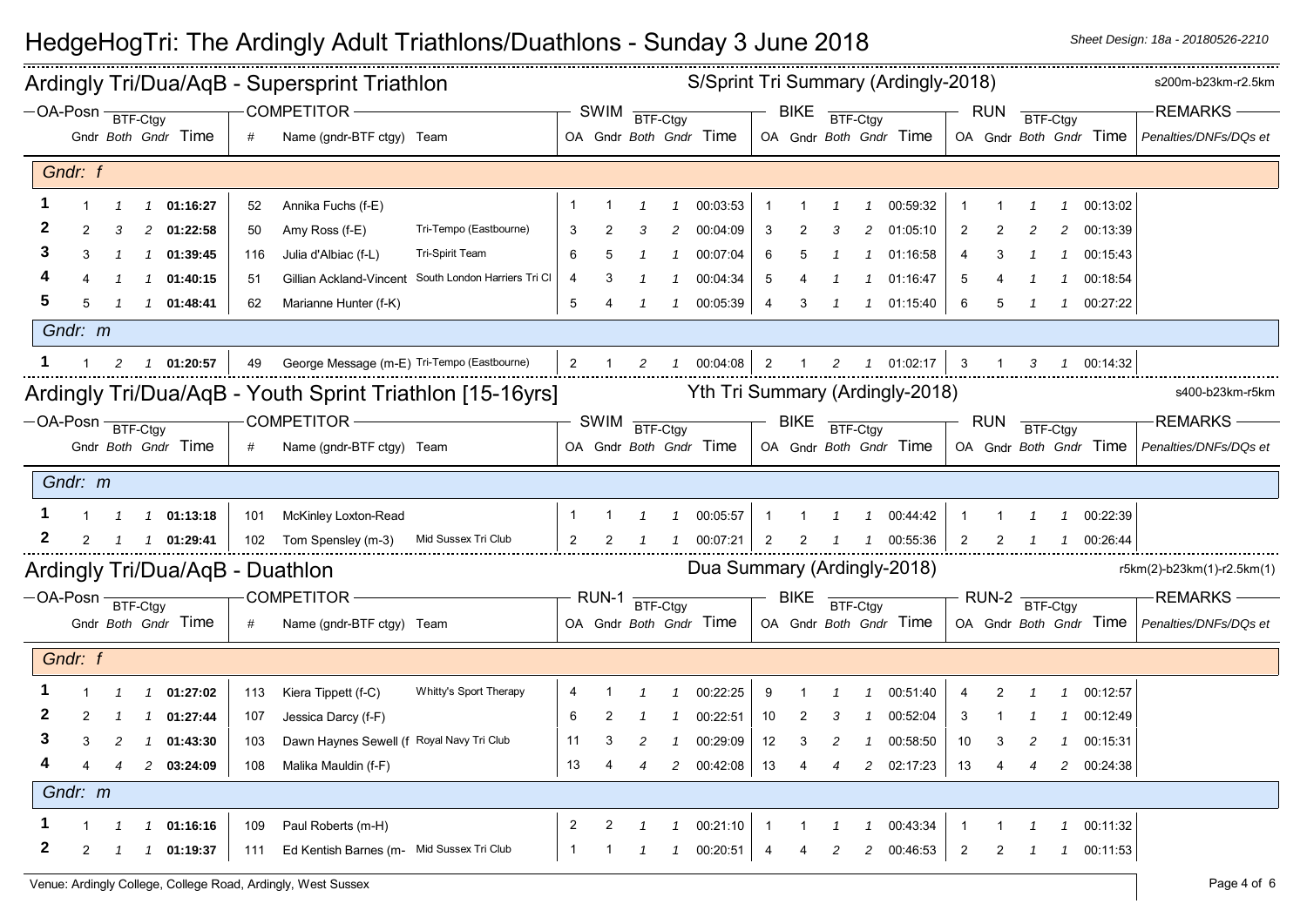| Ardingly Tri/Dua/AqB - Duathlon<br>$-OA-Posn$ BTF-Ctgy |         |                |   |                                 |     |                                                 |                            |                |                |                              |               | Dua Summary (Ardingly-2018) |                |                |          |                |                                |                |                |   |                |                        | r5km(2)-b23km(1)-r2.5km(1) |
|--------------------------------------------------------|---------|----------------|---|---------------------------------|-----|-------------------------------------------------|----------------------------|----------------|----------------|------------------------------|---------------|-----------------------------|----------------|----------------|----------|----------------|--------------------------------|----------------|----------------|---|----------------|------------------------|----------------------------|
|                                                        |         |                |   |                                 |     | <b>COMPETITOR</b>                               |                            |                |                | $RUN-1$ $\frac{1}{BTF-Ctgy}$ |               |                             |                | <b>BIKE</b>    | BTF-Ctgy |                |                                |                | RUN-2 BTF-Ctgy |   |                |                        | <b>REMARKS</b>             |
|                                                        |         |                |   | Gndr Both Gndr Time             | #   | Name (gndr-BTF ctgy) Team                       |                            |                |                |                              |               | OA Gndr Both Gndr Time      |                |                |          |                | OA Gndr Both Gndr Time         |                |                |   |                | OA Gndr Both Gndr Time | Penalties/DNFs/DQs et      |
| 3                                                      | 3       | $\overline{c}$ |   | 2 01:22:25                      | 106 | John Darcy (m-G)                                |                            | 9              | $\overline{7}$ | 3                            | 3             | 00:24:22                    | $\overline{2}$ | $\overline{2}$ | -1       | $\mathbf{1}$   | 00:44:58                       | 6              | 4              | 2 | $\overline{a}$ | 00:13:05               |                            |
|                                                        |         |                |   | 01:24:31                        | 114 | Keith Jenns (m-I)                               | Army Tri Association       |                |                |                              |               | 00:23:07                    | 5              |                |          |                | 00:48:22                       |                |                |   |                | 00:13:02               |                            |
|                                                        |         | 3              | 3 | 01:25:32                        | 112 | Michael Robinson (m-G Windrush Tri Club         |                            | 3              |                |                              | 2             | 00:21:22                    | 8              |                | 3        | 3              | 00:51:05                       | 6              |                |   | 2              | 00:13:05               |                            |
|                                                        |         | 2              | 2 | 01:26:24                        | 110 | Daniel Simpson (m-H)                            | <b>Greenwich Tritons</b>   | 5              |                | 2                            | 2             | 00:22:35                    |                |                | 2        | 2              | 00:49:47                       | 8              |                |   | 2              | 00:14:02               |                            |
|                                                        |         | 2              | 1 | 01:29:09                        | 104 | Jason Tracy (m-F)                               |                            | 8              | 6              |                              |               | 00:24:08                    | 6              |                |          | $\overline{c}$ | 00:49:33                       | 9              |                |   |                | 00:15:28               |                            |
|                                                        |         | 3              | 2 | 01:30:28                        | 105 | Mark Chan (m-F)                                 |                            | 10             | 8              | 3                            | 2             | 00:26:29                    | 3              |                |          |                | 00:46:28                       | 12             | 9              | 3 | 2              | 00:17:31               |                            |
|                                                        |         |                |   | $1 \quad 01:43:44$              | 117 | Keith Lyon (m-M)                                | Tri-Spirit Team            | 12             | 9              |                              |               | 00:29:52                    | -11            |                |          |                | 00:57:54                       | 11             | 8              |   |                | 1 00:15:58             |                            |
|                                                        |         |                |   | Ardingly Tri/Dua/AqB - AquaBike |     |                                                 |                            |                |                |                              |               |                             |                |                |          |                | AquaBk Summary (Ardingly-2018) |                |                |   |                |                        | s800m-b46km                |
| $-OA-Posn \frac{}{BTF-Ctgy}$                           |         |                |   |                                 |     | <b>COMPETITOR</b>                               |                            |                |                | SWIM BTF-Ctgy                |               |                             |                | <b>BIKE</b>    | BTF-Ctgy |                |                                |                | RUN-2 BTF-Ctgy |   |                |                        | -REMARKS -                 |
|                                                        |         |                |   | Gndr Both Gndr Time             |     | Name (gndr-BTF ctgy) Team                       |                            |                |                |                              |               | OA Gndr Both Gndr Time      |                |                |          |                | OA Gndr Both Gndr Time         |                |                |   |                | OA Gndr Both Gndr Time | Penalties/DNFs/DQs et      |
|                                                        | Gndr: m |                |   |                                 |     |                                                 |                            |                |                |                              |               |                             |                |                |          |                |                                |                |                |   |                |                        |                            |
|                                                        |         |                | 1 | 01:39:38                        | 39  | Jonathan Taylor (m-I)                           |                            | -1             |                |                              |               | 00:12:47                    | -1             |                |          |                | 01:26:14                       |                |                |   |                | 00:00:37               |                            |
|                                                        |         |                |   | 01:53:54                        | 40  | Mike Savage (m-J)                               | Horsham Amphibians Tri Clu | 2              |                |                              |               | 00:15:20                    | 2              |                |          |                | 01:37:32                       | 3              |                |   |                | 00:01:02               |                            |
|                                                        |         |                |   | 2 01:55:12                      | 30  | John Fuller (m-I)                               | Tunbridge Wells Tri Club   | -3             |                |                              | 2             | 00:15:42                    | 3              |                |          | $\overline{c}$ | 01:38:40                       | 2              |                |   | 2              | 00:00:50               |                            |
|                                                        |         | 3              | 3 | 02:15:39                        | 23  | Giles Kolter (m-I)                              |                            | 5              | 5              |                              |               | 00:16:40                    | 4              |                | 3        | 3              | 01:57:51                       | 5              |                |   | 4              | 00:01:08               |                            |
|                                                        |         |                |   | 4 02:26:41                      | 28  | Nick Chrisp (m-I)                               |                            | $\overline{4}$ |                |                              | 3             | 00:15:57                    | 5              |                |          | 4              | 02:09:38                       |                |                |   |                | 3 00:01:06             |                            |
|                                                        |         |                |   |                                 |     | Ardingly Tri/Dua/AqB - Standard RELAY Triathlon |                            |                |                |                              |               |                             |                |                |          |                | StdRly Summary (Ardingly-2018) |                |                |   |                |                        | s800m-b46km-r7.5km         |
| -OA-Posn FF-Ctgy                                       |         |                |   |                                 |     | COMPETITOR-                                     |                            |                | SWIM           | BTF-Ctgy                     |               |                             |                | <b>BIKE</b>    | BTF-Ctgy |                |                                |                | <b>RUN</b>     |   | BTF-Ctgy       |                        | <b>REMARKS</b>             |
|                                                        |         |                |   | Gndr Both Gndr Time             | #   | Name (gndr-BTF ctgy) Team                       |                            |                |                |                              |               | OA Gndr Both Gndr Time      |                |                |          |                | OA Gndr Both Gndr Time         |                |                |   |                | OA Gndr Both Gndr Time | Penalties/DNFs/DQs et      |
|                                                        | Gndr: f |                |   |                                 |     |                                                 |                            |                |                |                              |               |                             |                |                |          |                |                                |                |                |   |                |                        |                            |
|                                                        |         | $\mathcal I$   |   | 1 02:30:08                      |     | Liz Griffin Hind (f-I)                          |                            |                | $1 \quad 1$    | $\overline{1}$               |               | $100:12:24$ 2               |                |                |          |                | 1  1  1  01:37:37              | $\overline{2}$ | $\overline{1}$ |   |                | 2  1  00:40:07         |                            |
|                                                        | Gndr: m |                |   |                                 |     |                                                 |                            |                |                |                              |               |                             |                |                |          |                |                                |                |                |   |                |                        |                            |
|                                                        |         |                |   | 02:26:29                        | 3   | Jimmy Giggins (m-D)                             |                            | -3             |                |                              |               | 00:16:44                    |                |                |          |                | 01:21:23                       | 3              |                |   |                | 00:48:22               |                            |
| 2                                                      | 2       | 2              |   | $1$ 02:31:57                    | 2   | Paul Wafer (m-l)                                | Class of 88                | $\overline{c}$ |                | 2                            | $\mathcal{I}$ | 00:13:47                    | 3              | 2              | 2        | $\mathcal I$   | 01:41:38                       |                |                |   | $\mathcal{I}$  | 00:36:32               |                            |